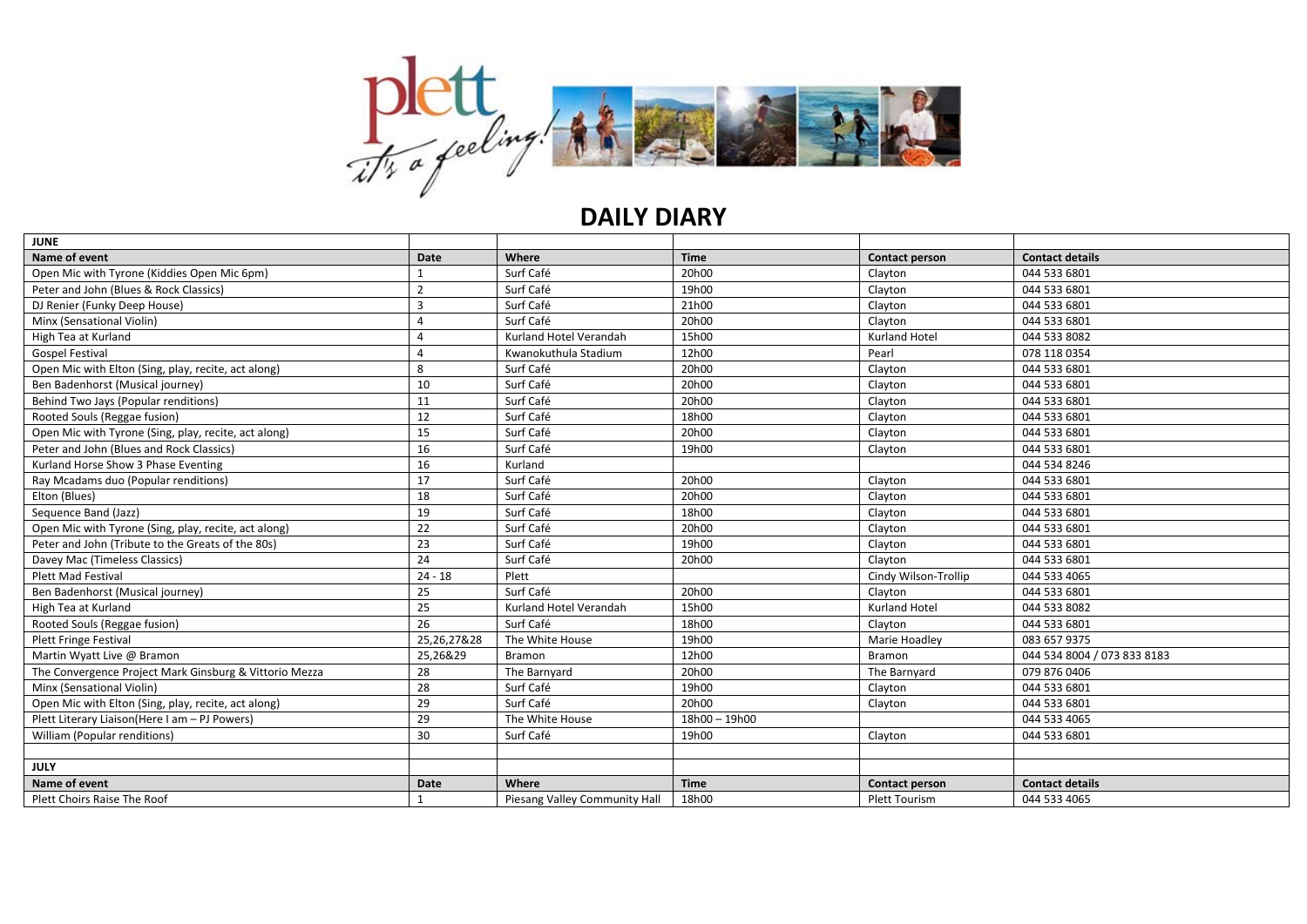

## **DAILY DIARY**

| A Night at the Races                                                           |                | The White House               | 18h00 - 20h00   |                      | 044 533 4065                |
|--------------------------------------------------------------------------------|----------------|-------------------------------|-----------------|----------------------|-----------------------------|
| Josh Roxton and Herki (Uniquely Genius)                                        |                | Surf Café                     | 20h00           | Clayton              | 044 533 6801                |
| Behind Two Jays (Popular renditions)                                           | $\overline{2}$ | Surf Café                     | 20h00           | Clayton              | 044 533 6801                |
| High Tea at Kurland                                                            | $\overline{2}$ | Kurland Hotel Verandah        | 15h00           | <b>Kurland Hotel</b> | 044 533 8082                |
| Plett 24 Hour Reunion                                                          | $2 - 3$        | The White House               | $18h00 - 06h00$ | Mpumelelo Mvunelwa   | 044 533 4065                |
| Plett Country Fair 2016                                                        | $2 -$          |                               | $09h00 - 21h00$ |                      |                             |
|                                                                                | 3              | The Yard, Piesang Valley Road | 09h00 - 14h00   |                      | 082 534 0360 / 082 574 7060 |
| Martin Wyatt Live @ Bramon                                                     | 3              | <b>Bramon</b>                 | 12h00           | <b>Bramon</b>        | 044 534 8004 / 073 833 8183 |
| Six on Main                                                                    | 6              | Lederles's Six on Main        | 18h30 for 19h00 |                      | 044 533 3693                |
| Offshore - Live Jazz in Plett                                                  | 6              | St Thomas Methodist Church    | 17h00 - 18h30   | Candice              | 071 686 6864                |
| Open Mic with Elton (Kiddies open Mic)                                         | 6              | Surf Café                     | 20h00           | Clayton              | 044 533 6801                |
| Peter and John (Blues and Rock Classics)                                       |                | Surf Café                     | 19h00           | Clayton              | 044 533 6801                |
| Ben Badenhorst (Musical Journey)                                               | 8              | Surf Café                     | 20h00           | Clayton              | 044 533 6801                |
| Plett Literary Liaison(Alone - Brett Archibald)                                | 8              | The White House               | 18h00 - 19h00   |                      | 044 533 4065                |
| Prime Circle Stripped Down                                                     | 9              | The Barnyard                  | 20h00           | The Barnyard         | 079 876 0406                |
| Animal Spirit                                                                  | 9              | The White House               | 09h30-17h00     |                      | 044 533 4065                |
| Minx (Sensational Violin)                                                      | 9              | Surf Café                     | 20h00           | Clayton              | 044 533 6801                |
| Martin Wyatt Live @ Bramon                                                     | 10             | <b>Bramon</b>                 | 12h00           | <b>Bramon</b>        | 044 534 8004 / 073 833 8183 |
| William (Popular renditions)                                                   | 10             | Surf Café                     | 18h00           | Clayton              | 044 533 6801                |
| Warafiki Groove                                                                | 10             | Warafiki Tshisa Nyama, Kwano  | $16h00 - 18h00$ | Thembinkosi Henge    | 072 820 4107                |
| The 100 <sup>th</sup> Anniversary of the Battle of the Somme and Delville Wood | 10             | The van Plettenberg History   |                 | Mike Kantey          | 072 628 5131                |
|                                                                                |                | Society                       |                 |                      |                             |
| Plett Literary Liaison(A Manifesto for Social Change - Moeletsi Mbeki)         | 15             | The White House               | $18h00 - 19h00$ |                      | 044 533 4065                |
| The Pavarotti Tribute                                                          | 16             | The White House               | 19h00           | The Old House Shop   | 044 533 2010                |
| Elvis Blue                                                                     | 17             | The Barnyard                  | 15h00           | The Barnyard         | 079 876 0406                |
| <b>Big Fat Mad Art Party</b>                                                   |                | The Lookout Centre            |                 | Myfanwy Bekker       | 076 066 0483                |
| Indigo Bay Seafood & Music Festival                                            |                | Indigo Bay / Island Diner     |                 | Jorge Pires          | 044 533 6657                |
| Plett Food Film Festival                                                       | 11,12,13       | The White House               | 17h30 for 18h00 | Cindy Wilson-Trollip | 044 533 4065                |
| Open Mic with Tyrone (Sing, play, recite, act along)                           | 13             | Surf Café                     | 20h00           | Clayton              | 044 533 6801                |
| The Sellouts (Acoustic Classics)                                               | 14             | Surf Café                     | 20h00           | Clayton              | 044 533 6801                |
| Ray Mcadams duo (Popular renditions)                                           | 15             | Surf Café                     | 20h00           | Clayton              | 044 533 6801                |
| Tyrone (Acoustic Mix)                                                          | 16             | Surf Café                     | 20h00           | Clayton              | 044 533 6801                |
| National Conference for IMPSA                                                  | $19 - 21$      | Piesang Valley Community Hall |                 |                      |                             |
|                                                                                |                | and the Beacon Isle Resort    |                 |                      |                             |
| Open Mic with Elton (Sing, play, recite, act along)                            | 20             | Surf Café                     | 20h00           | Clayton              | 044 533 6801                |
| Peter and John (Blues and Rock Classics)                                       | 21             | Surf Café                     | 19h00           | Clayton              | 044 533 6801                |